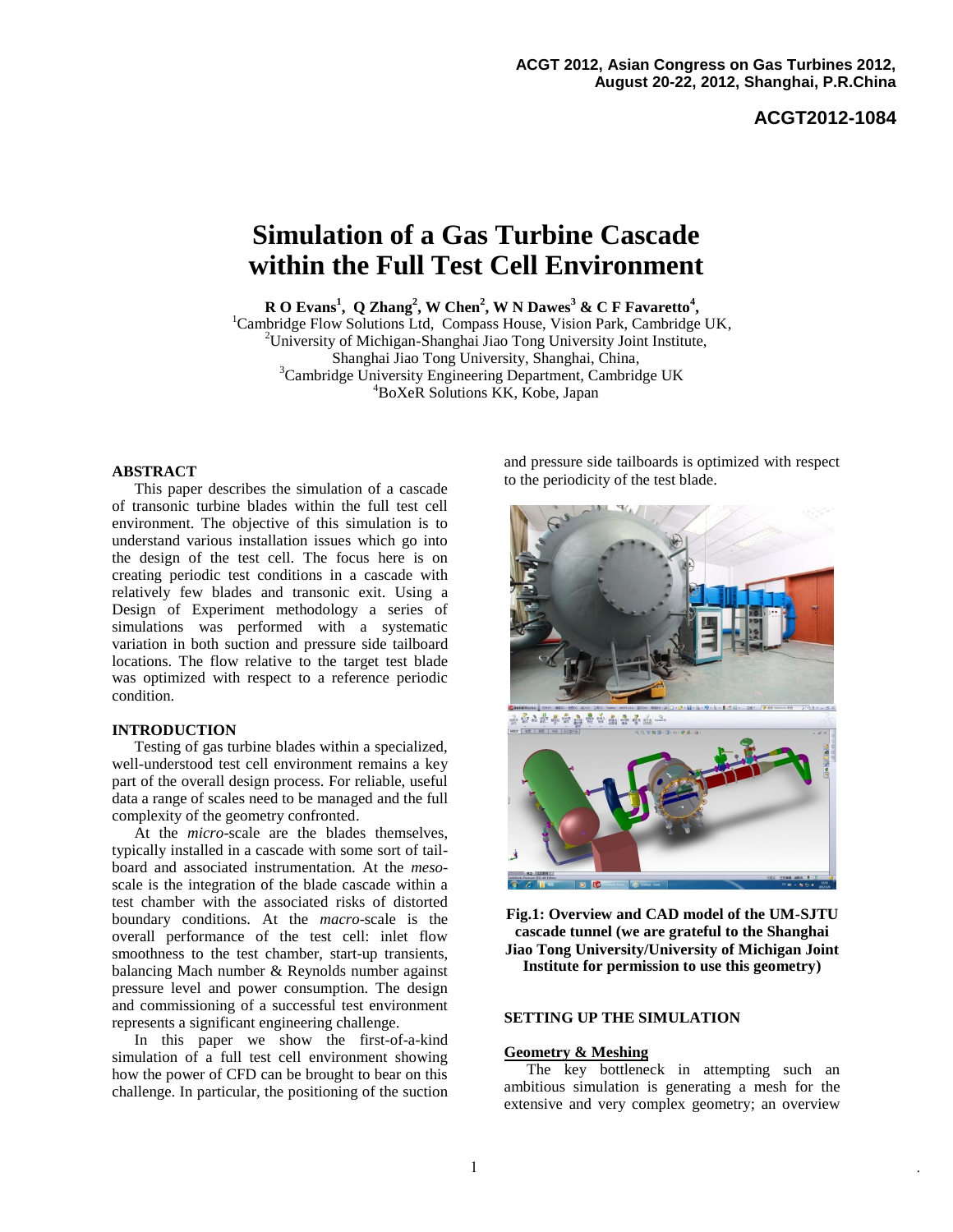and CAD model of the rig is shown in Figure 1. Over recent years a series of papers (Dawes *et al* [2005- 2011]) have described a step-change in mesh generating capability based on the radically different approach to both geometry and mesh generation which has grown up to support physics-based animation in the film and computer games industry – see for example Baerentzen [2001] and Galyean *et al* [1991] and the annual SIGGRAPH Conference series. The key to this is to regard the geometry as *implicit*, represented by a distance field, captured on an octree and managed as a Level Set (see Adalsteinsson *et al* [1995] for example). This allows great freedom as the geometry can then be handled as a scalar variable, can support a variety of Boolean operations (allowing geometry to be "added" or "subtracted" for example) – and parallelised trivially. The main disadvantage is that the geometry is not quantitative in the sense that in animation if the wizard looks like a wizard then it is a wizard! For scientific/engineering simulation the geometry *must* be faithfully represented. The resulting meshing system, *BoXeR*, is an automatable system capable of dealing with *true* geometry and overcoming all the disadvantages of the conventional approaches to mesh generation (see for example Shontz [2010]).

The *BoXeR* meshing system consists of five stages – each of which required substantial technical innovation:

- 1. The first stage captures the geometry digitally (like a 3D photograph) via a dynamically load balanced bottom-up octree based on very efficient space filling curve technology (the traditional topdown octree is difficult to implement in parallel); this background mesh supports the imported geometry as a solid model using distance fields managed as a Level Sets
- 2. Next, a conjugate body-conformal hybrid mesh is constructed using shape insertion, to allow the octree to better match the body curvature, followed by snapping to the actual surface; the key technology here is mesh smoothing driven by a series of mesh quality metrics (skew, warpage, cell-to-cell variation, etc.)
- 3. Viscous layer meshes are then inserted using the distance field as a guide – formally the gradient of the distance field is the surface normal and so issues like geometry corners or geometry proximity are much easier to manage
- 4. Active feature detection for sharp corners and for thin/zero thickness geometries is required as the geometry is held implicitly; this make use of local mesh topology swapping and smoothing
- 5. Finally ALL of the algorithms are implemented in parallel - including most of the i/o using HDF5 – so that scalability to huge problem sizes is straightforward and automatic.

The following Figures illustrate these stages (much more detail is provided in Dawes *et al* [2005-2011).



**Fig.2: Bottom-up octree meshing (from Dawes** *et al* **[2010])**



#### **Fig.3: Body-fitted hybrid mesh construction (from Dawes** *et al* **[2010])**

Application to the UM-SJTU turbine test rig shown earlier in Figure 1 is a routine meshing task: *BoXeR* meshed this entire rig with ~50M cells by importing direct the manufacturing CAD with no need for cleaning or de-featuring in a wall-clock time of about half an hour. A wide range of scales is resolved – the blade is resolved down to  $Y + \sim 10$  – the details of the honeycomb flow straighteners are similarly well resolved.

## **Flow Solution**

The subsequent flow simulation was performed with CFX™ using standard code settings. Some aspects of the results are shown in Figure 4-6. Figure 4, shows a *macro* view, Figure 5 a *meso* view and Figure 6 a *micro*-view. The flow scales captured range from the detail of the blade surface pressure distribution to the highly swirling and distorted flow in the settling chamber and cascade tank. In Figure 6 the mesh is coloured with static pressure from the simulation and as can be seen with the current, arbitrary tailboard setting the cascade is not fully periodic.

A significant advantage of being able to perform an integrated CFD simulation is that the tailboards can be quickly adjusted to maximize periodicity. A rapid series of simulations could then be performed to help design the rig and manage its operation. For example, Figure 7 shows shock structures, visualized via the density field, at two different tail-board positions (the second essentially open jet). This suggests that it would be both very useful and feasible to perform a systematic study of cascade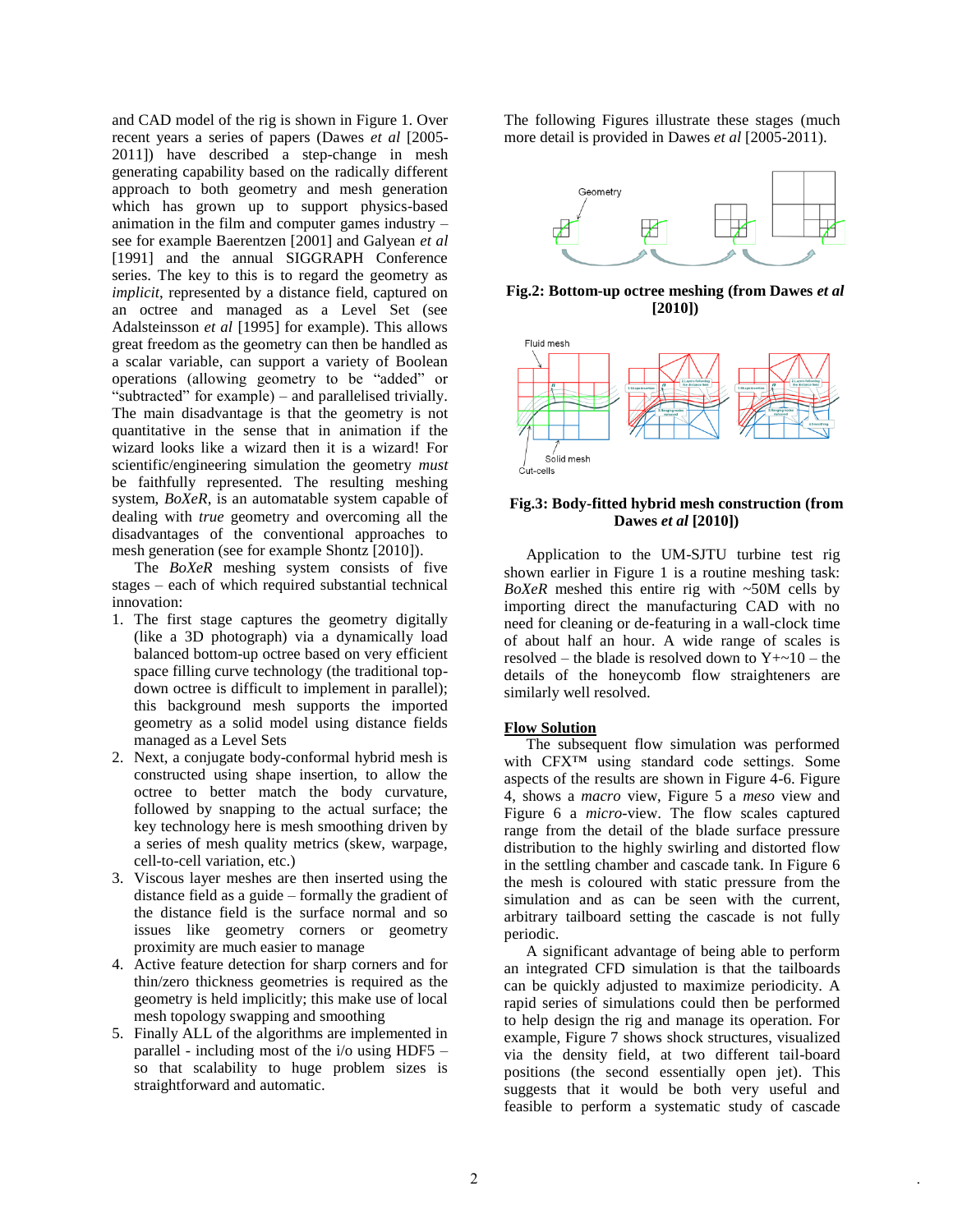periodicity, set up as a classical optimization problem, or Design of Experiment.



**Fig.4: Macro-scale: overview of simulation**



**Fig.5: Meso-scale view of the simulation**



**Fig.6: Micro-scale view of the simulation (these particular blades are taken from Thorpe et al [2004])**





**Fig.7: Shock structures, visualized via the density field, at two different tail-board positions (the second essentially open jet)**

## **OPTIMISATION via DESIGN of EXPERIMENT**

The classical Design of Experiment, "DoE", proceeds by making a systematic choice of a range of design parameters, performing a flow simulation for each combination of parameters and then fitting a low order model (for example a Response Surface) to the resulting variation in objective function. This can then be used to choose the optimum set of design parameters. This section describes the various building blocks which make up this approach.

The first is the objective function to be optimized. Here we are focused on periodicity and so define a *reference* blade pressure distribution obtained from a truly periodic flow simulation, see Figure 8. The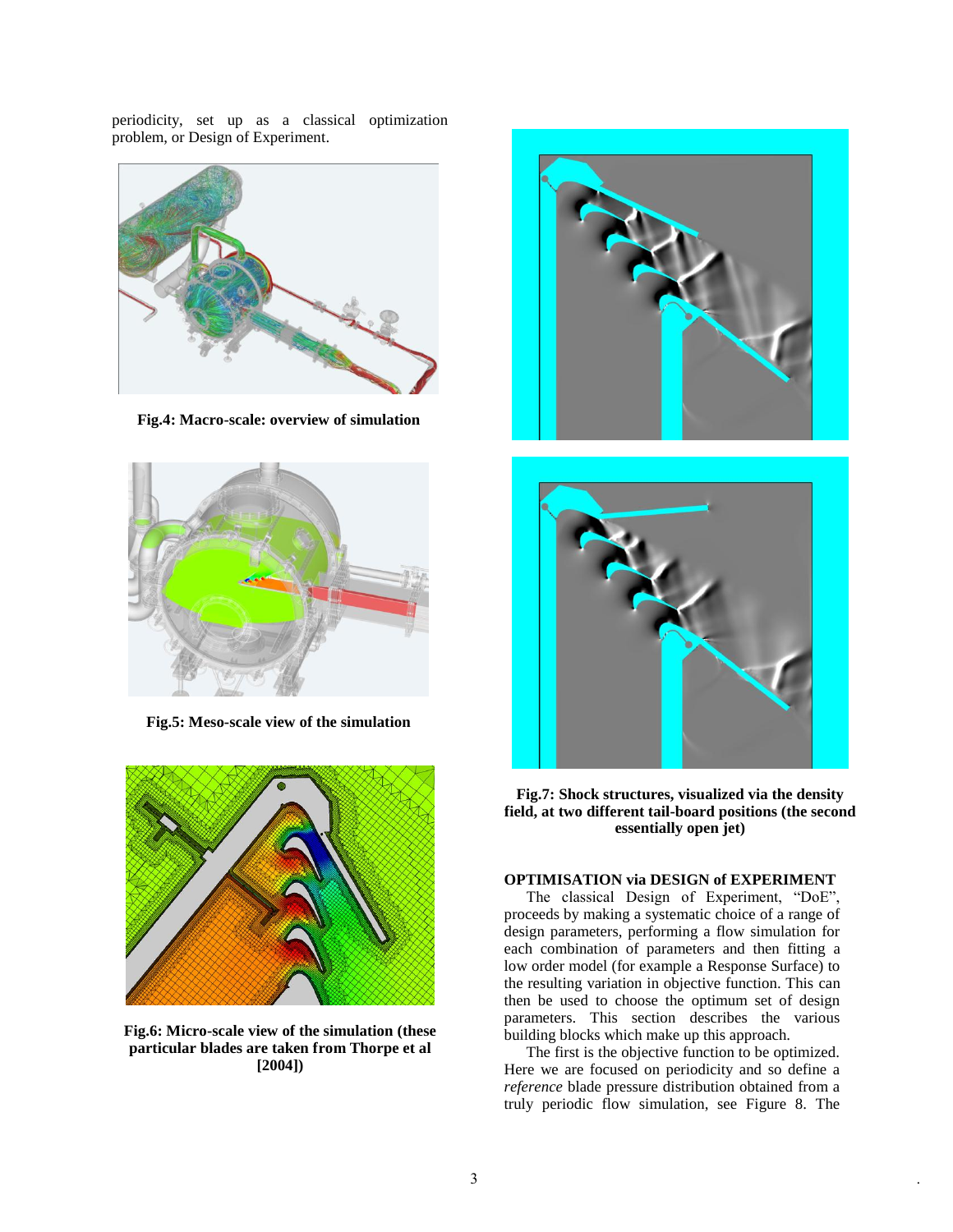*objective function* is computed as the rms difference between this reference and the actual pressure distribution obtained from each individual simulation.



**Fig.8:** *Reference* **periodic blade simulated in FLUENT™ with a multi-block structured mesh**

Next is the *parameterisation* which for this study consisted of variable locations for the suction and pressure side tailboards. Figure 9 shows the computational domain and range of movement for the tailboards. There were 8 pressure side positions and 7 suction side positions in the DoE leading to 56 cases run.





The DoE is then implemented as an *integrated workflow* to permit full automation. One of the key advantages of the *BoXeR* meshing system is that it can easily be scripted within such a workflow and will continue to deliver high quality, solvable meshes with very high robustness over a very wide range of parameterized geometries. Figure 10 shows the DoE flowchart – scripted using Python and executed completely automatically. The results will be presented and discussed in the next section.



**Fig.10: DoE flowchart**

## **RESULTS**

The objective of the DoE is to find tailboard locations which will allow the test blade to operate most closely to that in a periodic flow. Figure 11 shows blade surface isentropic Mach number distribution for all 56 cases – compared to the reference distribution shown in red. The pressure side of the blade is rather insensitive to tailboard location but there is very significant variability on the suction side – as would be expected for this transonic operating point.



#### **Fig.11: Blade surface isentropic Mach number distributions during the DoE with the target, fully periodic distribution shown in red.**

The final step was to fit a low order model, a piecewise linear Response Surface, to the data. Each result is represented via the objective function computed as the rms difference between the reference and the actual pressure distribution obtained from each individual simulation. This is plotted in Figure 12. The position of the pressure side tailboard has the largest affect on the change in isentropic Mach number distribution. There is a clear optimal 'trough' at a pressure side tailboard angle of -5 degrees and the corresponding position for the suction side